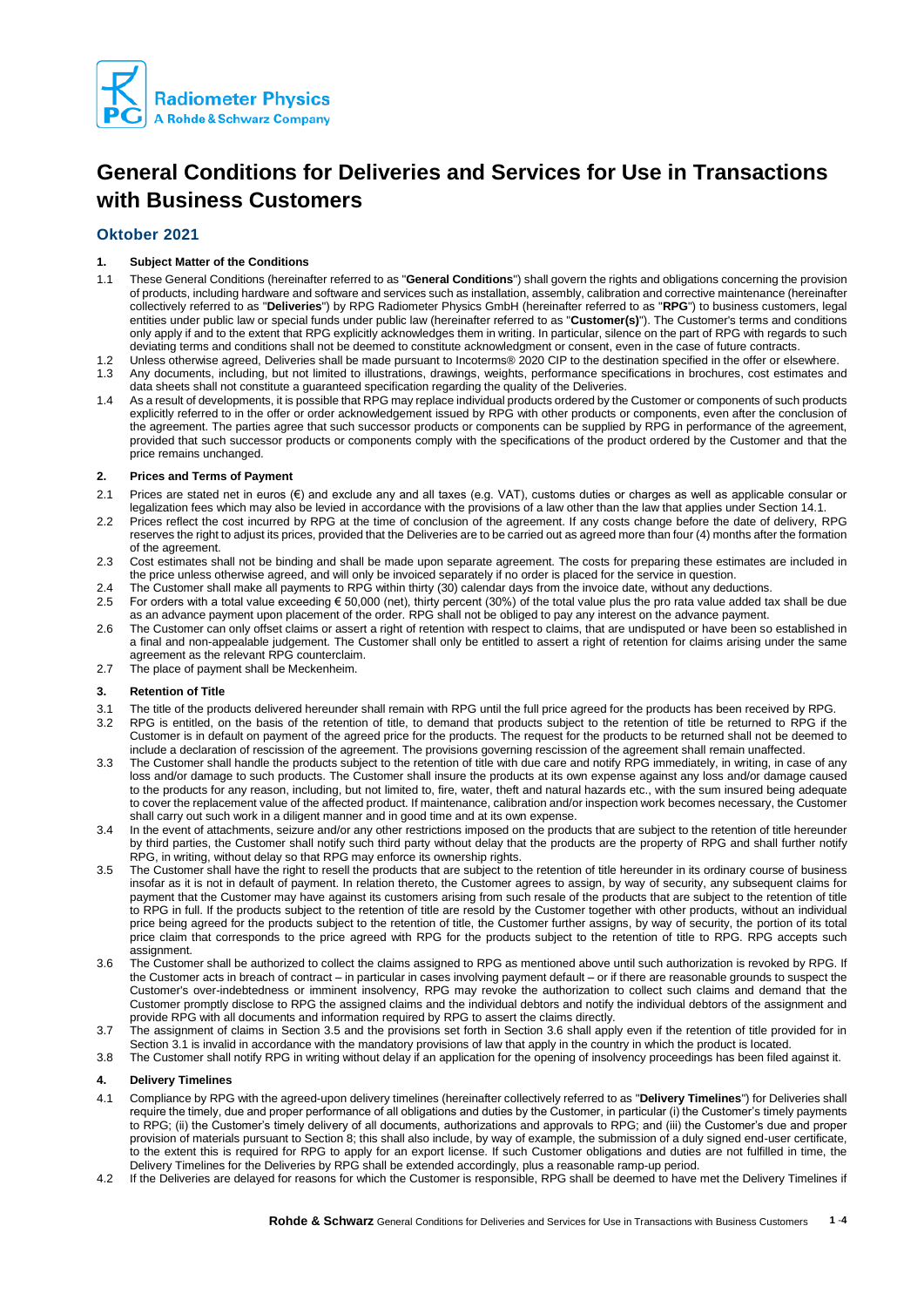

notification that the products are ready for delivery is made within the agreed Delivery Timelines.

- 4.3 In the event of any damage suffered by the Customer from a delay in delivery for which RPG is solely responsible, the Customer may demand liquidated damages equal to one-half percent (0.5%) of the value of the delayed part of the Deliveries from the third full week of delay for each further full week of delay, up to a total of five percent (5%) of the value of the delayed part of the Deliveries.
- 4.4 The Customer claims for any additional damage and/or loss exceeding the maximum of five percent (5%) referred to in Section 4.3 shall be excluded, even following the expiration of any additional period set for RPG for delivery.
- 4.5 The Customer may only rescind this agreement in accordance with the statutory provisions due to delay, if the liquidated damages have reached the maximum of five percent (5%) referred to in Section 4.3.
- 4.6 At the request of RPG, the Customer shall state within a reasonable period of time whether it intends to rescind the agreement due to the delay or insist on performance. Claims based on default shall become statute-barred within six (6) months of them arising or becoming known, or at the time which they would have become known had the Customer not been grossly negligent.
- 4.7 If Deliveries are delayed at the Customer's request, or for other reasons that fall within the Customer's scope of responsibility, RPG may, subject to any further rights and claims, charge the Customer with storage fees in an amount equal to one-half percent (0.5%) of the value of the Deliveries concerned for each month or part thereof, starting on the first day after notification of readiness for delivery. The parties shall have the right to furnish evidence of higher or lower storage costs.

#### **5. Force Majeure**

- 5.1 The term "Force Majeure Event" shall include, without being limited to, mobilization, war, riot, strike, lockout, acts of terrorism, nuclear accidents, government or sovereign acts or omissions (including, but not limited to, the failure to grant, restricted granting, or any delay in the granting of any governmental or official approvals, permits, licenses or allowances, as well as the full or partial cancellation or suspension of such approvals, permits, licenses or allowances, a stoppage imposed by customs authorities, imposition of an embargo or sanctions by an authority or by an international, multinational or supranational body), epidemics, pandemics, transport restrictions and restrictions of energy consumption, general shortage of raw materials and common supplies, non-delivery or late delivery by sub-suppliers or subcontractors, natural catastrophes and cases of unavoidable events (e.g. volcanic activity, earthquakes, thunderstorms, floods, fire, storms and other adverse weather conditions), as well as all other events that lie beyond the control of the party or its sub-suppliers or sub-contractors that are affected by such a Force Majeure Event.
- 5.2 The party affected by a Force Majeure Event shall inform the other party of the event within a reasonable period. The contractual obligations affected by a Force Majeure Event shall be suspended and the periods for the performance of such contractual obligations shall be extended accordingly, together with a reasonable ramp-up period.
- 5.3 If the suspension of the contractual obligations due to a Force Majeure Event lasts longer than six (6) months, each party shall be entitled to terminate the agreement without incurring any liability in respect of the Force Majeure Event or the aforementioned termination.

#### **6. Delivery / Acceptance**

- 6.1 If acceptance has been provided for, the Customer shall accept all received contractual Deliveries even if minor defects are identified.
- 6.2 Early delivery and partial deliveries shall be permitted insofar as the Customer can be reasonably expected to accept such deliveries.
- If acceptance has been provided for and RPG requests the acceptance of the Deliveries after completion, the Customer shall accept those Deliveries without undue delay, but not later than two (2) weeks from the date of delivery. If the Customer fails to accept the Deliveries in due time or refuses acceptance without justification, the Deliveries shall be deemed to have been accepted. The Deliveries shall also be deemed to have been accepted if they are resold or – where a test phase has been agreed, following the completion of such agreed test phase – have been put to use.

#### **7. Transfer of Risk**

- 7.1 The risk shall be transferred to the Customer in accordance with the applicable Incoterms® 2020, even if installation or assembly on the Customer's premises has been agreed. However, this shall not apply to Deliveries for which acceptance has been provided for.
- 7.2 For those Deliveries in which acceptance has been provided for, the risk shall be transferred to the Customer upon acceptance. However, in the event that RPG delivers or otherwise hands over the Deliveries prior to acceptance, then the risk associated with such Deliveries shall be transferred to the Customer at such time.
- 7.3 If delivery, assembly, installation, handover/acceptance is delayed at the Customer's request, because the Customer is in default in taking delivery, or for other reasons which the Customer is responsible for, the risk associated with the Deliveries affected by the delay shall be transferred to the Customer prior to the point in time specified in Sections 7.1 or 7.2 for the period of this delay. RPG is, however, prepared to take the precautionary measures requested by the Customer at the Customer's expense.

## **8. Provision of Materials and Other Obligations to Cooperate**

- 8.1 If the Deliveries to be made by RPG include either in full or in part, performance of services such as, but not limited to, installation, assembly, calibration or corrective maintenance, then the Customer shall ensure that all Customer-furnished items required by RPG to perform such services, including, but not limited to, accessories and, in cases in involving third-party products, instructions for use, descriptions, and data sheets, shall be timely provided to RPG at the agreed location and in their entirety before RPG's commencement of such services. Transport in both directions shall be at the cost and risk of the Customer.
- 8.2 All preparatory work required to be performed by the Customer shall be at such a stage, prior to the commencement of services, that allows RPG to immediately commence the provision of services upon the arrival of the personnel deployed by RPG and to continue without interruption.
- 8.3 The Customer shall procure timely and at its own expense and shall provide timely, all supporting personnel, ancillary work to be performed by third parties, consumer goods and materials, power supply, water, outlets and supply lines, protective clothing and protective devices, suitable premises (including premises on which to store materials) in the required quality and suitability. Official authorizations, other than those governed by the agreed Incoterm shall also be obtained by the Customer timely and at its own expense, and any site-specific rules for the prevention of accidents must be communicated to RPG. Prior to the commencement of services, the Customer shall make all necessary information available to RPG including, but not limited to, information on the location of hidden lines, the design of the Customer's own wireless network infrastructure, the necessary structural data etc., without having to be requested to do so.
- 8.4 If RPG has justified doubts regarding the quality and suitability of the materials supplied by the Customer or the latter's cooperation, RPG reserves the right to refuse performance of services or to refuse to assume any liability.
- 8.5 If there is more than one place where the services can be performed, it is up to RPG to decide on the place of performance.

#### **9. Customer's Rights of Use (in particular to Software)**

The Customer has the right to use Deliveries or parts thereof, protected by industrial property rights or copyrights (hereinafter referred to as "**Property Rights**") as follows:

9.1 RPG grants the Customer the non-exclusive and non-sublicensable right to use the Deliveries in accordance with the agreement. This right of use is limited to the agreed period of time; in the absence of such an agreement, the right of use shall be unlimited in time. The Customer shall not, however, have the right to process, rework, redesign or publicly reproduce the Deliveries or parts thereof (in particular making it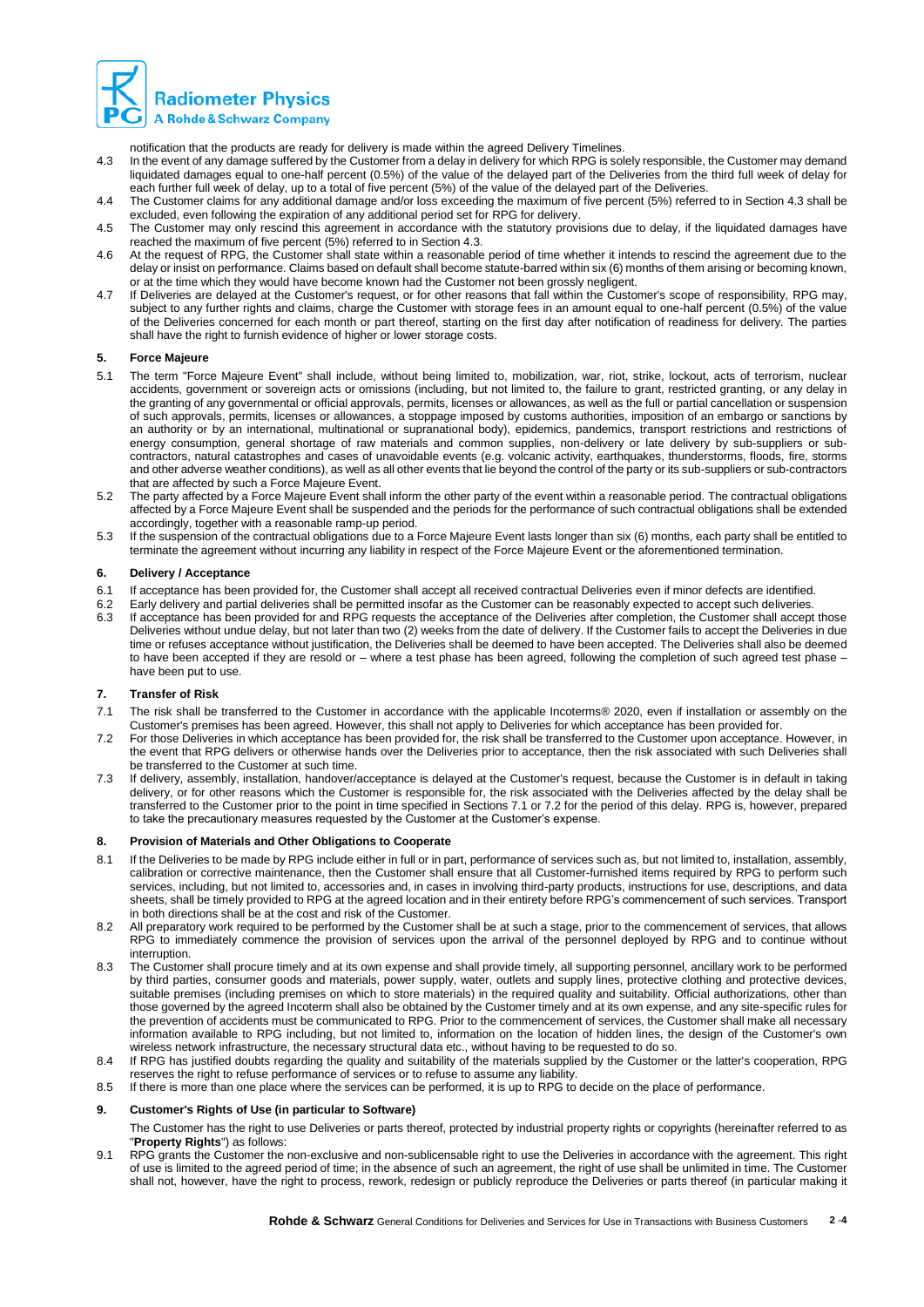

publicly available). The Customer is also not authorized to reproduce the Deliveries or parts thereof, unless this is necessary for their intended use or to create a backup copy.

- 9.2 Where the right of use is unlimited in time, the Customer has the right to transfer such rights of use to third parties. The Customer may only, however, rent out or lend Deliveries to third parties with the written consent of RPG. If the Customer transfers the right of use to a third party, it is obliged to impose the obligations and restrictions set out in Sections 9.1 to 9.5 on the third party.
- 9.3 The Deliveries may contain parts that are subject to separate terms of use of third parties (for example, any third-party standard software or open source software) that take precedence over the provisions set out in this Section 9. RPG shall refer at a suitable place to such parts and their separate terms of use and shall make these separate terms of use available to the Customer.
- 9.4 RPG shall provide the Customer with software solely in machine-readable format (object code) and without source code or source code documentation. This shall apply even if RPG grants the Customer a right to process, rework or redesign the Deliveries elsewhere. If, however, the separate terms of use of third parties (Section 9.3) provide for the provision of source code, RPG shall, at the Customer's request, provide the Customer with the source code that is to be made available or make it available for download.
- 9.5 Subject to any mandatory statutory or written contractual provisions to the contrary, the Customer is not authorized to decompile, disassemble or otherwise reverse engineer the software to obtain the source code.

#### **10. Liability for Defects in Material**

- 10.1 If the Deliveries show a defect in material, the Deliveries shall be repaired or replaced free of charge at the discretion of RPG (hereinafter referred to as "**Subsequent Performance**").
- 10.2 Claims and rights of the Customer due to defects in material shall become statute-barred after twelve (12) months, calculated from the time of the transfer of risk pursuant to Section 7. This shall not apply if longer periods are required by law or in cases of willful intent or fraudulent concealment of the defect.
- 10.3 The Customer shall provide detailed written notice of any defects to RPG. If the defect notification was unjustified, RPG shall have the right to claim reimbursement of the expenses incurred by RPG from the Customer.
- 10.4 RPG shall always be afforded the opportunity of subsequent performance twice within a reasonable period. Without prejudice to any claims for damages in accordance with Section 12, the Customer is entitled to rescind the agreement or reduce the remuneration if the subsequent performance fails.
- 10.5 In particular, the Customer shall have no rights or claims due to defects in material: (i) where the deviation from the agreed quality is only minor and/or where the usability is only insignificantly impaired; (ii) in cases involving damage that occurs after the transfer of risk (e.g. as a result of incorrect or negligent handling, excessive strain, unsuitable equipment, defective construction work) or in cases of natural wear and tear regarding the products; (iii) in cases involving damage insofar as this is due to external – e.g. chemical, electrochemical, electrical and atmospheric – influences which have not been provided for in the agreement; or (iv) if the defect is caused by the Deliveries being modified or repaired by the Customer or third parties or being used contrary to the specifications or instructions of RPG.
- 10.6 If the item has been taken to a location other than the place of delivery, RPG shall, in the context of its subsequent performance, only bear those expenses – in particular transportation, travel, labor and material costs – that would have been incurred if the Customer had not taken the items to another location; in such cases, the Customer shall bear the additional costs of subsequent performance resulting from the fact that the items were taken to a different location.
- 10.7 Only reproducible deviations from the specifications shall be deemed to constitute defects in material in the case of software. A defect in material shall not, however, be deemed to exist if it does not occur in the latest version of software supplied to the Customer and if the Customer can be reasonably expected to use such latest version. Furthermore, the Customer shall have no claims based on defects in material if the defect in material is due to one of the following circumstances: (i) incompatibility of the software with the data processing environment used by the Customer, unless this is explicitly provided for in the RPG documentation or has been otherwise permitted by RPG in writing; (ii) use of the software together with software supplied by third parties, unless this is explicitly provided for in the RPG documentation or has been otherwise permitted by RPG in writing; or (iii) improper maintenance of the software by the Customer or third parties.
- 10.8 Any additional rights and claims based on defects in material shall be excluded.

#### **11. Liability for Defects of Title / Infringement of Third-Party Property Rights**

- 11.1 RPG shall be obliged to perform the Deliveries free from defects of title, e.g. conflicting third-party property rights. In the event that a third party asserts justified claims against the Customer due to defects of title resulting from the contractual use of the Deliveries, RPG shall be liable to the Customer within the period set out in Section 10.2 as follows:
- 11.1.1 RPG shall, at its own option and expense, either obtain the corresponding right (of use) for the Deliveries concerned within a reasonable period of time, or modify or replace these Deliveries such that there is no longer any defect of title. If this is not possible for RPG under reasonable conditions, the Customer shall have the right to rescind the agreement or reduce its remuneration, notwithstanding any claims for damages pursuant to Section 12.
- 11.1.2 The Customer shall only have rights and claims due to defects of title if the Customer (i) informs RPG without delay and in writing of the claims asserted by the third party; (ii) does not acknowledge any infringement; (iii) does not preclude any defense against the claims asserted by the third party by taking specific action or failing to take specific action; and (iv) informs RPG in writing within a reasonable time in advance of all planned defense measures and settlement negotiations involving RPG in this process upon request. If the defect notification was unjustified, RPG shall have the right to claim reimbursement of the expenses incurred from the Customer.
- 11.2 In particular, the Customer shall have no rights or claims due to defects of title insofar as the Customer is responsible for the infringement of the property rights. Furthermore, the Customer shall have no rights or claims due to defects of title insofar as the infringement of the property rights is caused (i) by special specifications of the Customer; (ii) by an application that was not foreseeable by RPG; (iii) by the fact that the Deliveries are modified by the Customer or by third parties; or (iv) by the fact that the Deliveries are used together with products not supplied by RPG.
- 11.3 Any additional rights and claims based on defects of title shall be excluded.

#### **12. Liability**

- 12.1 The liability of RPG to the Customer for all claims, regardless of the legal basis therefor (including any indemnification obligations and any guarantees) and including any liquidated damages and any contractual penalties, shall be limited in total aggregate to an amount equal to fifteen percent (15%) of the net order value.
- 12.2 RPG shall not be liable, regardless of the legal basis therefor (including any indemnification obligations and any guarantees), for incidental, indirect or consequential damage, financial losses, reimbursement of expenses, recourse claims with respect to contractual claims of third parties, or claims for loss of profit, loss of use, loss of production, business interruption, financing expenses, loss of interest, covering purchase, or the software-related loss of data, information or programs.
- 12.3 The limitation period for claims based on default shall be governed by Section 4.6, while the limitation period for claims based on defects shall be governed by Sections 10.2 and 11.1. Other claims will become statute-barred within twelve (12) months of them arising or becoming known, or of the time at which they would have become known had the Customer not been grossly negligent.
- 12.4 The sub-sections above shall not apply (i) in the event of willful intent, (ii) to damage resulting from injury to life, body or health, or (iii) to the extent that they are contrary to mandatory law (e.g. an applicable product liability act).